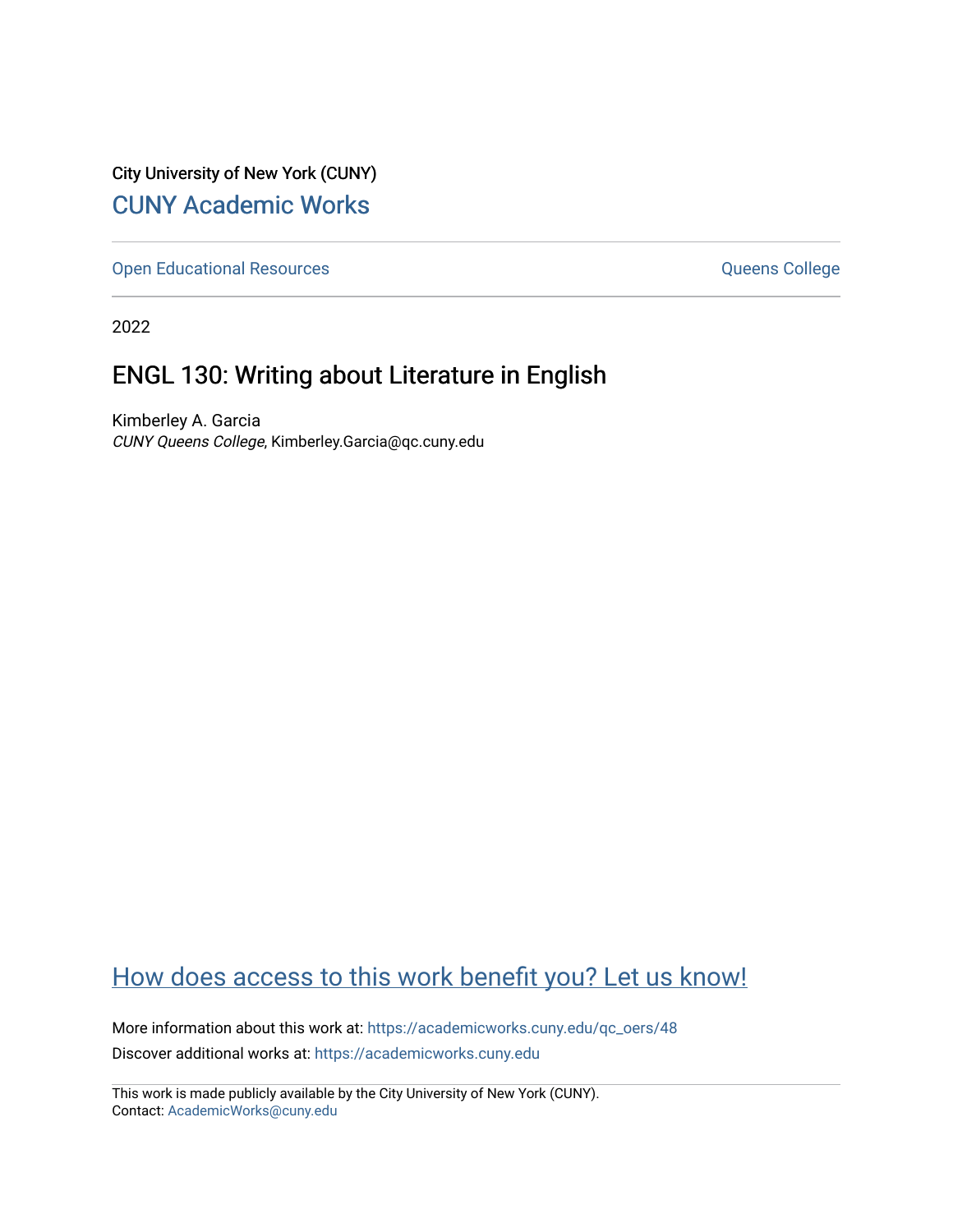# Course/Section Information: English 130 Writing About Literature in English Spring 2022 Instructor: K. Garcia

#### Course Description

General Departmental Overview: Writing About Literature in English explores academic literacy practices specifically in the discipline of English and Literary Studies. English 130 fulfills the College Writing 2 requirement and builds on the work of English 110. From your knowledge of the general conventions of academic writing, this course will advance your understanding of the conventions of wiring in the discipline of English. This course focuses on the study of Anglophone literature (or translations). We'll use close reading practices and recursive writing processes. We'll practice methods of engaging in scholarly conversations about literature. We'll explore primary and secondary sources, conduct original research, and develop analytical arguments about literary texts in different genres.

Section Focus: Our fundamental focus will be to appreciate that language is a system of mutually agreed upon signs to communicate--and that literature has honed conventions consisting of those signs and the layered meanings of which we can often take for granted. With our semiotic and communications focus, we'll need to consider the interplay between denotations, connotations, and contextual understandings of textual discourse. Student work in this course will develop flexibility in your writing process. Composition has discrete stages. We'll explore variations for you to develop your own composition comforts. Expect to experience different strategies for different rhetorical modes and processes. Be prepared to work independently, with a partner, and with a small group of classmates to read, investigate, review, provide and respond to feedback of your ideas, research, and writing pieces.

#### Learning Goals

- Create arguable theses about literary texts.
- Support your theses with close reading.
- Marshal primary and secondary sources for textual analysis.
- Find, cite, and evaluate sources using appropriate research tools.
- Deploy critical terms effectively.
- Converse with other scholars in the field, orally and in writing.
- Practice reading strategies to summarize, synthesize, analyze, and critique other people's arguments and ideas fairly.
- Explore research practices that will help strengthen academic writing and critical hinking.
- Share ideas about how writers navigate the diverse processes of composing including revision and collaboration.
- Take ownership of their work and gain an understanding of their own voice, style, and strengths.
- Produce writing that responds appropriately to a variety of rhetorical situations with a particular focus on academic argumentation.
- Produce writing that strategically employs appropriate language conventions in different writing situations.

#### Expectations and Requirements

- Class Activities/Discussions: Use varied media and modality to argue claims and theses in weekly class activities; demonstrate close reading practices for supporting literary interpretations and rhetorical analyses of other's ideas in prewriting assignments. Produce a short paper for Unit 1. (30% of total grade)
- Group Collaborative Research: Summarize, assess, and synthesize vetted and evaluated scholarship in collaborative group discussions; practice reading strategies to summarize, synthesize, analyze, and critique other people's arguments and ideas fairly; develop your individual project's specialized focus based on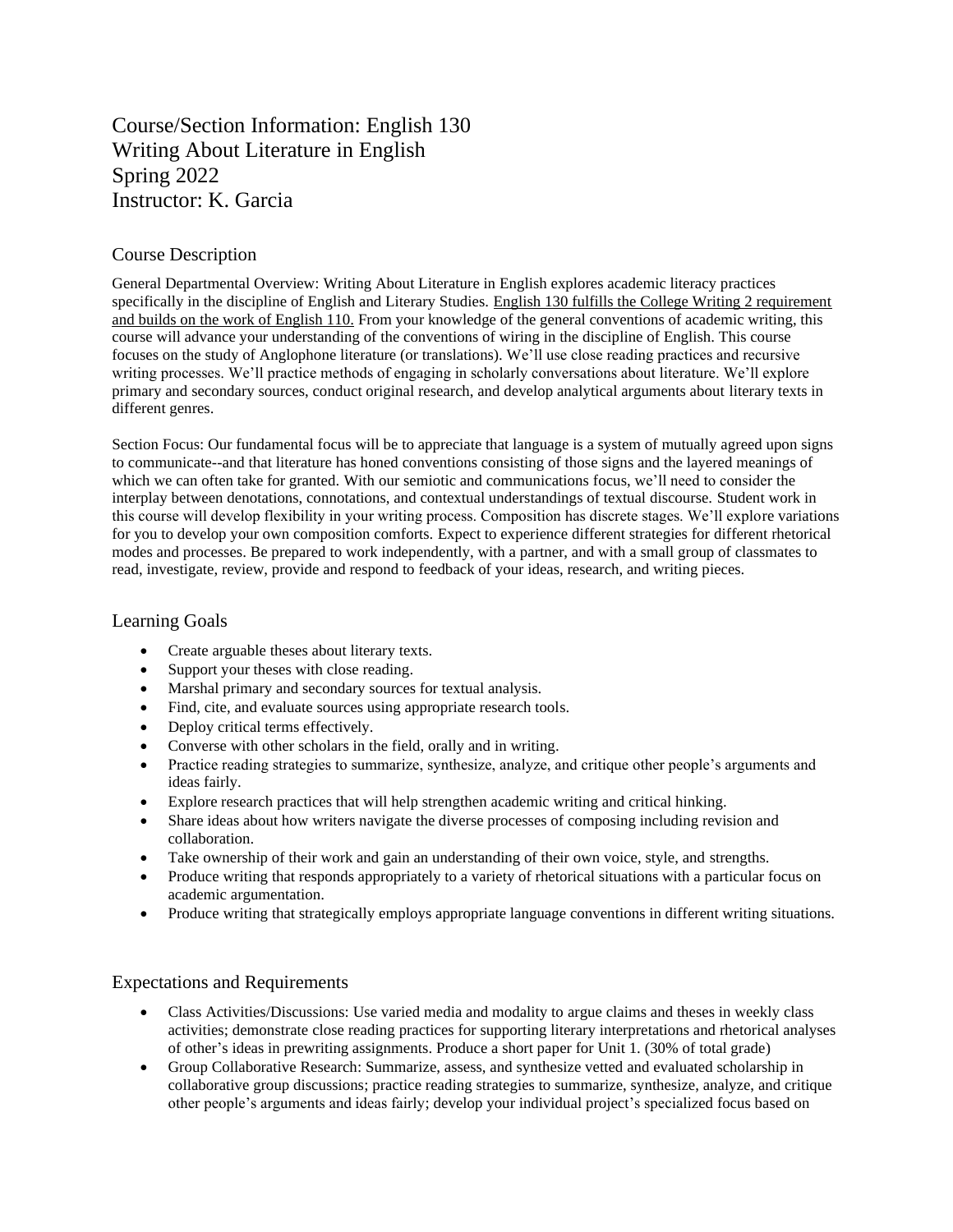group work. Produce portions of a group summary and synthesis presentation of a readings critical ideas and key-terms; contribute to a group Annotated Bibliography and Literature Review. Produce a paper with scholarship for Unit 2. (30% of total grade)

- Individually Revise, Present, and Respond: Revise and expand group research into an individual project; revise and develop research into different modes of distribution and academic conversation, including presentation and collaborative panel discussion (AMA or Ask Me About [My Research]). Produce an Individual Research Project for Unit 3. (30% of total grade)
- Individual Conferencing (10% of total grade)

### Textbook Information

As a Zero-Cost or Open Educational Resource (OER) course, all materials will be provided digitally or electronically via hyperlinks or pdf. On the Weekly Schedule you'll find the citation and hyperlink to each assigned material.

### Schedule Outline

## Unit 1: Writing Purposes and Possibilities (and Poetry)

Week 1: Expectations for Engagement

Read: Introduction: "Our Natural Right to Play" –Michelle Bonczek Evory | *[Naming the Unnameable: An](https://milnepublishing.geneseo.edu/naming-the-unnameable/)  [Approach to Poetry for New Generations](https://milnepublishing.geneseo.edu/naming-the-unnameable/)* – Open Textbook (geneseo.edu)

Read: "Why Write About Literature" & Chapter 1 "Reading Like A Professional" –Tanya Long Bennett | *[Writing and Literature: Composition as Inquiry, Learning, Thinking, and Communication](https://oer.galileo.usg.edu/english-textbooks/15/)* by Tanya Long [Bennett \(usg.edu\)](https://oer.galileo.usg.edu/english-textbooks/15/)

Watch: Chimamanda [Ngozi Adichie: The danger of a single story | TED Talk](https://www.ted.com/talks/chimamanda_ngozi_adichie_the_danger_of_a_single_story?referrer=playlist-the_power_of_fiction_1&autoplay=true)

Stitching: Comparison Exercise: Students explain their past writing experiences' motives/goals and articulate their current expectations after reviewing the provided materials.

Week 2: Perspectives Within and Without

Read: Chapter 1 "Analysis for Multiple Perspectives" – Randall Fallows [Exploring Perspectives: A](https://saylordotorg.github.io/text_exploring-perspectives-a-concise-guide-to-analysis/index.html)  [Concise Guide to Analysis \(saylordotorg.github.io\)](https://saylordotorg.github.io/text_exploring-perspectives-a-concise-guide-to-analysis/index.html)

Read: Chapter 2 "Forming a Perspective on the Subject" –Tanya Long Bennett | *[Writing and Literature:](https://oer.galileo.usg.edu/english-textbooks/15/)  [Composition as Inquiry, Learning, Thinking, and Communication](https://oer.galileo.usg.edu/english-textbooks/15/)* by Tanya Long Bennett (usg.edu) Watch: [First person vs. Second person vs. Third person –](https://ed.ted.com/lessons/first-person-vs-second-person-vs-third-person-rebekah-bergman#watch) Rebekah Bergman | TED-Ed

Stitching: Class Collaborative Powerpoint: Students each contribute a slide to distinguish the meanings and importance of *perspective*. Students' slides will demonstrate the activities of defining, synthesizing, or applying. Students will provide each other feedback.

Week 3: Figurative and *Literary* Language

Read: Chapter 6 "Pope, 'The Rape of the Lock'" – Theodore L. Steinberg | Literature, the Humanities, and Humanity - [Milne Open Textbooks](https://milneopentextbooks.org/literature-humanities-humanity/)

Read: Chapter 4 "Experiencing the Power of Poetry" –Tanya Long Bennett | *[Writing and Literature:](https://oer.galileo.usg.edu/english-textbooks/15/)  [Composition as Inquiry, Learning, Thinking, and Communication](https://oer.galileo.usg.edu/english-textbooks/15/)* by Tanya Long Bennett (usg.edu) Watch: [What makes a poem … a poem? -](https://ed.ted.com/lessons/what-makes-a-poem-a-poem-melissa-kovacs#watch) Melissa Kovacs | TED-Ed

Stitching: Class Word Cloud and Oxford English Dictionary Annotation Assignment: Students isolate key-terms to research using the OED and then collaboratively annotated a shared document of the literary text(s) discussed in the provided materials.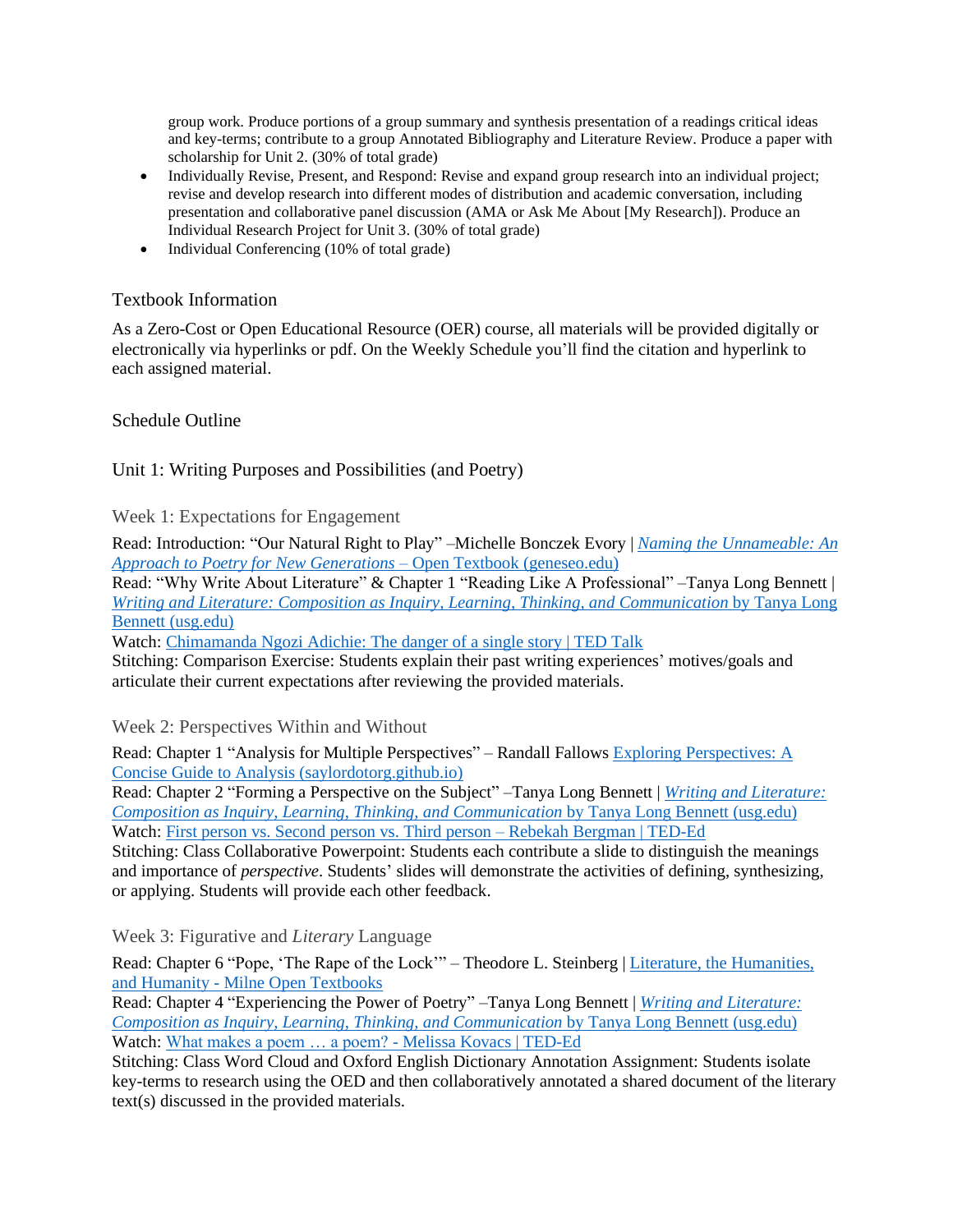Week 4: Interpretation and Composition

Read: Chapter 2 "Setting the Stage for Writing" – Randall Fallows Exploring Perspectives: A Concise Guide to Analysis (saylordotorg.github.io)

Read: Chapter 3 "Effective Argument" – Tanya Long Bennett | *Writing and Literature: Composition as Inquiry, Learning, Thinking, and Communication* by Tanya Long Bennett (usg.edu)

Read: Chapter I "The Sentence Equation" – Dr. Jennie A. Harrop | The Simple Math of Writing Well – Simple Book Production (pressbooks.com)

Watch: A poetic experiment: Walt Whitman, interpreted by three | TED-Ed

Stitching: Developing Interpretation Exercise: Students expand their previous week's work on a poem by practicing an idea from the provided materials. Peer groups provide each other feedback.

### Week 5: Authorship and Audience

Read: Chapter 3 "Developing Assertions: From a Close Reading of Examples" – Randall Fallows Exploring Perspectives: A Concise Guide to Analysis (saylordotorg.github.io)

Read: Chapter 8 "The Literary Analysis Essay" – Tanya Long Bennett | *Writing and Literature: Composition as Inquiry, Learning, Thinking, and Communication* by Tanya Long Bennett (usg.edu) Watch: The pleasure of poetic pattern - David Silverstein | TED-Ed

Stitching: Practice and Present: Students extract a portion of their Unit 1 paper draft as a demonstration of an idea from the provided materials. Each will add a slide to a collaborative presentation. Students will provide each other feedback.

Unit 2: Reading Critically

Week 6: Close and Slow Reading

Read: Chapter 1 "Critical Reading" – Elizabeth Browning | Let's Get Writing! – Simple Book Publishing (pressbooks.com)

Read: Chapter 5 "The Truths of Fiction" – Tanya Long Bennett | *Writing and Literature: Composition as Inquiry, Learning, Thinking, and Communication* by Tanya Long Bennett (usg.edu)

Read: Chapter II "The Paragraph Equation" – Dr. Jennie A. Harrop | The Simple Math of Writing Well – Simple Book Production (pressbooks.com)

Watch: Jacqueline Woodson: What reading slowly taught me about writing | TED Talk

Stitching: Writing Guide Collaboration: Students review the provided materials and combine the techniques and procedures they used in Unit 1 to make a collaborative and annotated document of tips, techniques, and key-terms.

Week 7: Contextual Reading

Read: Chapter 5 "Shakespeare" " – Theodore L. Steinberg | Literature, the Humanities, and Humanity -Milne Open Textbooks

Read: Chapter 6 "All the World's a Stage" – Tanya Long Bennett | *Writing and Literature: Composition as Inquiry, Learning, Thinking, and Communication* by Tanya Long Bennett (usg.edu) Watch: The importance of setting in a story | TED-Ed

Stitching: Group Research Proposal: As groups, students generate an area of focus for collaborative research based on the provided materials.

Week 8: Generating and Developing Inquiry

Read: Chapter 4 "Explanations and Significance: Developing Your Analysis" – Randall Fallows Exploring Perspectives: A Concise Guide to Analysis (saylordotorg.github.io)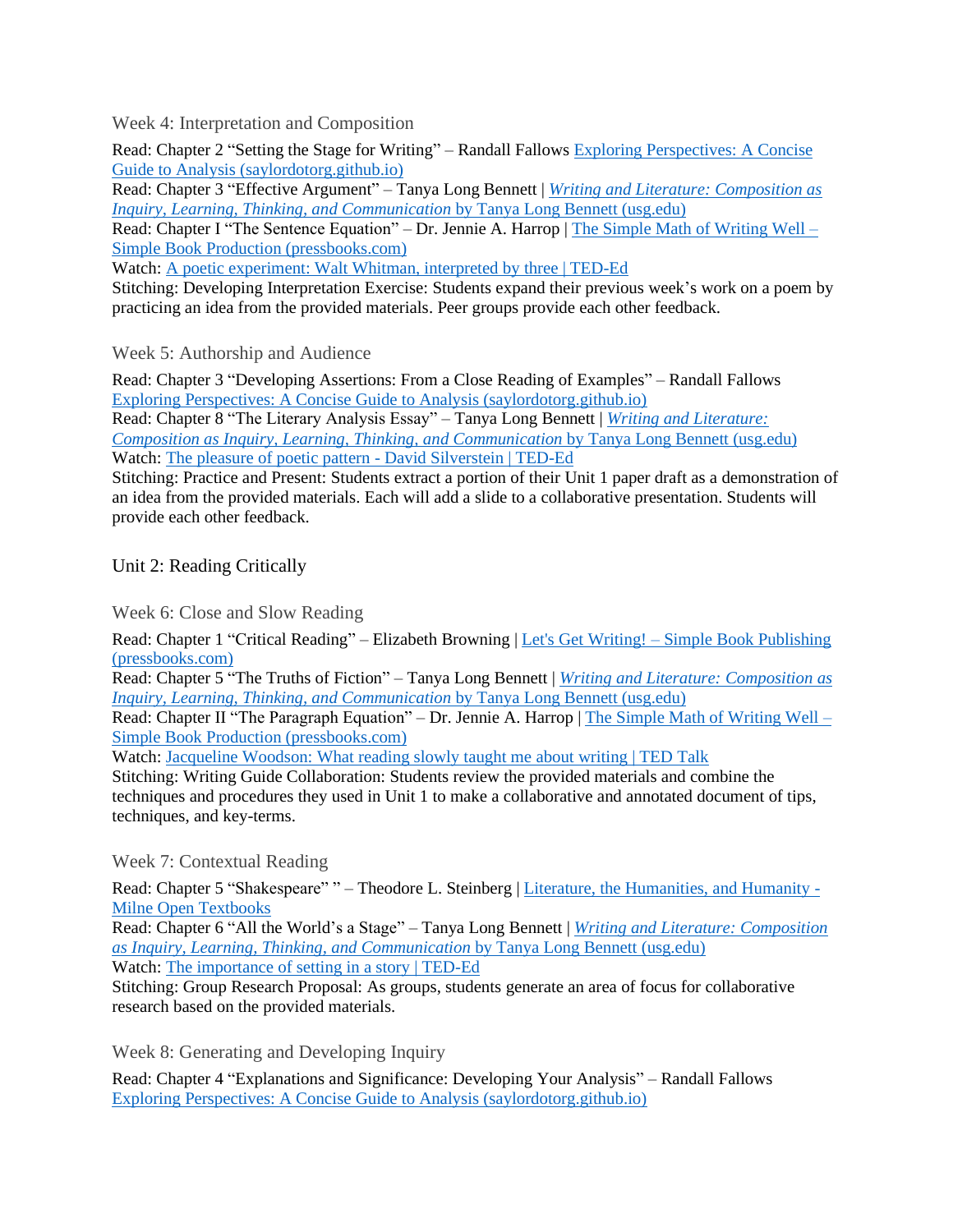Read: Chapter "Composing" – Robin Jeffrey | About Writing: A Guide – Simple Book Production (pressbooks.pub)

Watch: Elif Shafak: The politics of fiction | TED Talk

Stitching: Project Proposal Components: In highlighting one idea from the provided materials, each student explains their contributions to the group research work. Groups will provide each other feedback.

Week 9: Evaluating Others' Ideas and Your Own

Read: Chapter 2 "Rhetorical Analysis" – Elizabeth Browning | Let's Get Writing! – Simple Book Publishing (pressbooks.com)

Read: Chapter 5 "The Analytical Essay: Expressing Your Points of View" – Randall Fallows Exploring Perspectives: A Concise Guide to Analysis (saylordotorg.github.io)

Read: Chapter III "The Essay Equation" – Dr. Jennie A. Harrop | The Simple Math of Writing Well – Simple Book Production (pressbooks.com)

Watch: Peruse the *why you should read* videos on *TED: Ideas Worth Spreading*.

Stitching: Group Powerpoint Close Readings: Each member contributes a slide to group presentations that closely examine important passages in their selected text. Groups will provide each other feedback.

Week 10: Clarity and Conciseness

Read: Chapter "Academic Writing" – Robin Jeffrey | About Writing: A Guide – Simple Book Production (pressbooks.pub)

Read: Chapter 3 "Argument" – Kirsten DeVries | Let's Get Writing! – Simple Book Publishing (pressbooks.com)

Read: Chapter IV "The Process of Writing Well" – Dr. Jennie A. Harrop | The Simple Math of Writing Well – Simple Book Production (pressbooks.com)

Watch: The 5 types of text structure | TED-Ed

Stitching: Individual Powerpoint Close Readings: Each member creates a visual reverse outline of their Unit 2 papers in the style of a *why you should read*.

Unit 3: Researching and Writing Purposefully

Week 11: Alternative Conversations

Read: Chapter 7 "Creative Nonfiction, The Fourth Genre" – Tanya Long Bennett | *Writing and Literature: Composition as Inquiry, Learning, Thinking, and Communication* by Tanya Long Bennett (usg.edu)

Read: Chapter 4 "Argument" – Kathy Boylan | Let's Get Writing! – Simple Book Publishing (pressbooks.com)

Watch: Sakinah Hofler: How to use creative writing to bear witness | TED Talk Watch: Andrew Fitzgerald: Adventures in Twitter fiction | TED Talk

Stitching: Individual Project Proposals: After reviewing the provided materials, students explain and contextualize their individual research motive and areas of inquiry using a relevant and communicative a social media platform.

Week 12: The Replicable Research Process

Read: Chapter "Researching" – Robin Jeffrey | About Writing: A Guide – Simple Book Production (pressbooks.pub)

Read: Chapter 9 "The Research Paper" – Tanya Long Bennett | *Writing and Literature: Composition as Inquiry, Learning, Thinking, and Communication* by Tanya Long Bennett (usg.edu)